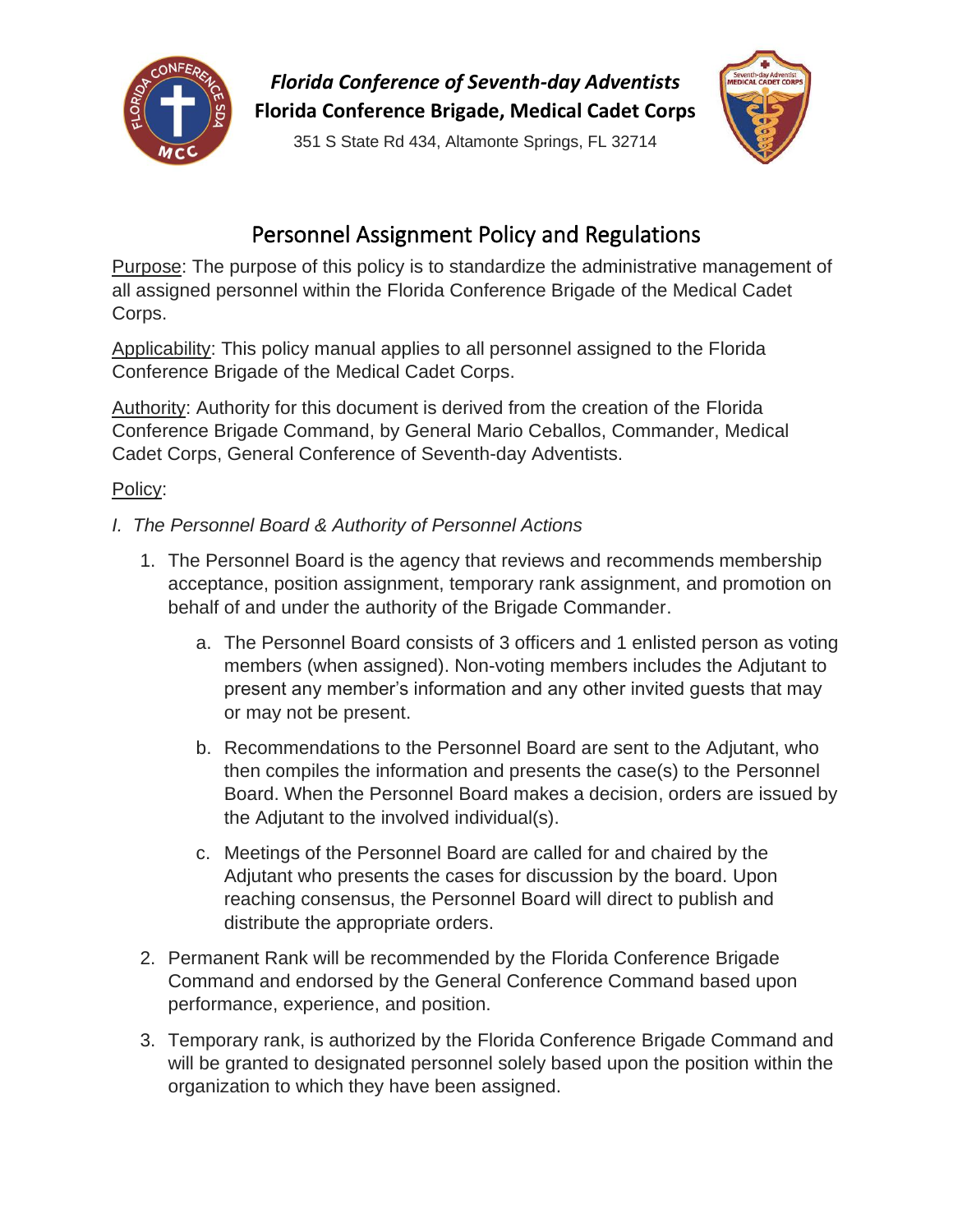- 4. All personnel actions shall become effective only upon the date published in the official orders of the Florida Conference Brigade. Orders shall be published at the direction of and delegated by the authority of the Brigade Commander to the officer assigned as Adjutant of the Brigade. Orders shall be sequentially numbered and retained for archival purposes as described in Appendix 1.
- 5. Appeal of the determinations made by the Personnel Board should be sent to the Adjutant, who will then forward the information directly to the Brigade Commander for review. The decisions of the Brigade Commander are final.
- 6. Members of the Florida Conference Brigade of the Medical Cadet Corps are authorized to use the signature block, as assigned in their appointment orders, for Official Business of the Florida Conference Brigade of the Medical Cadet Corps. Use of affiliation or membership in the Florida Conference Brigade of the Medical Cadet Corps for any other purposes; such as marketing, endorsements, etc. is strictly forbidden and is grounds for disciplinary action.

### *II. Joining the Florida Conference Medical Cadet Corps (Florida Conference MCC) Brigade*

- 1. All personnel desiring to join Florida Conference Brigade of the Medical Cadet Corps must fully complete the application process according to the *How to Become a Florida Conference MCC Member* document on the website. The Florida Conference MCC Application Package contents is found in Appendix 2.
- 2. The completed application (along with any supporting documentation that may be requested by the Adjutant for review) is then submitted to the Personnel Board for review, acceptance, position and rank assignment.

### *III. Position Assignments*

- 1. All Personnel will be assigned to a specific position (role) within the Florida Conference Brigade, which will thereby clearly determine their chain of command. The structure of the positions is outlined in *The Organizational Structure* manual as found on the website. The system for numbering and identification of positions (roles) is explained in *The Position Numbering System* manual as found on the website.
- 2. Authority to assign positions (roles) within the Florida Conference Brigade is delegated by the Brigade Commander to the Personnel Board. Determinations made by the Personnel Board may be appealed directly to the Brigade Commander by submitting a request to the Brigade Adjutant. The Brigade Commander's decision is final.
	- a. The Personnel Board will review the personnel action package which shall consist of the individual's resume and/or MCC Membership Application Package, recommendation letters from the MCC Chain of Command,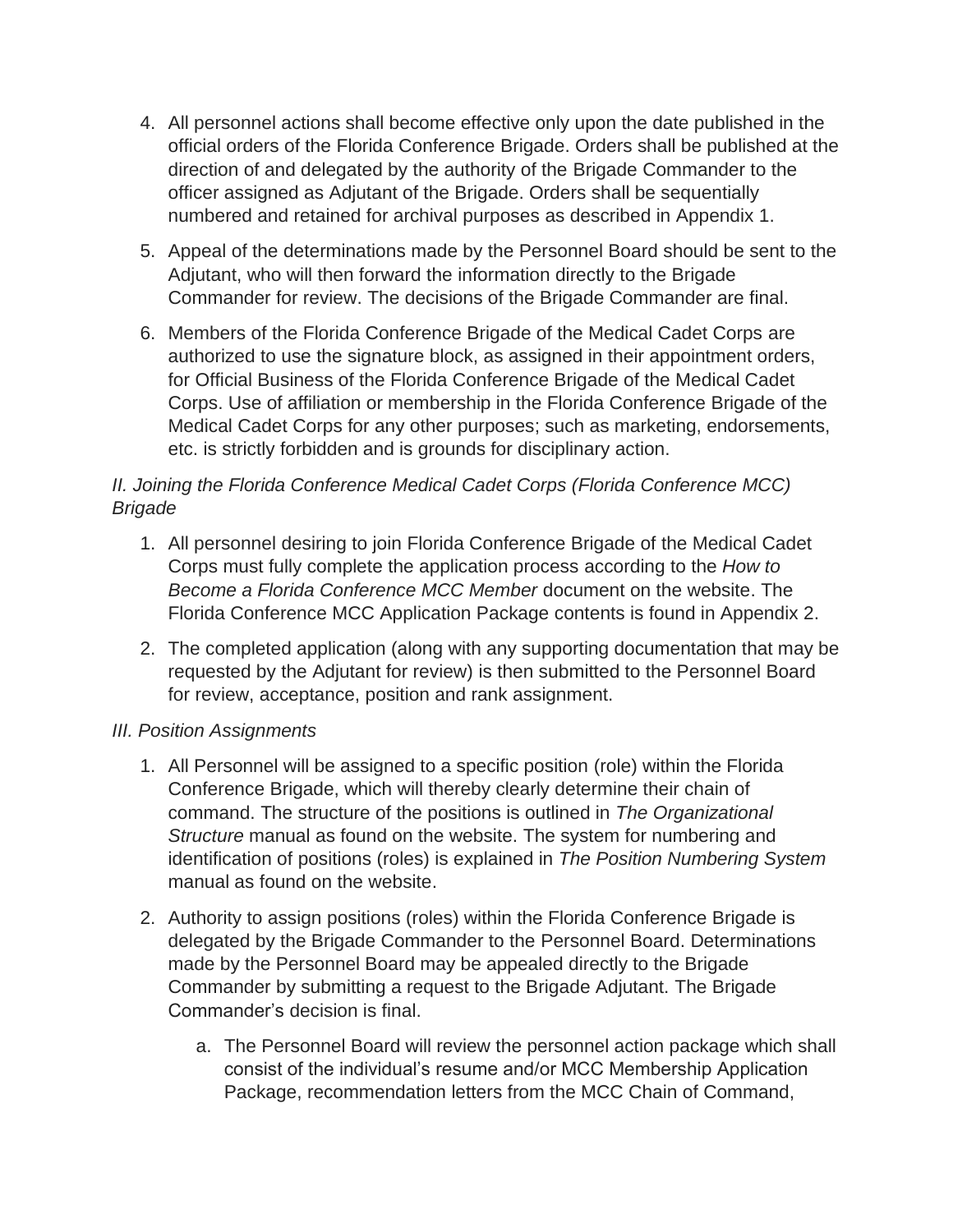individual qualifications, and any other appropriate documentation before taking a vote. Qualifications and recognitions from previous assignments within the Medical Cadet Corps of other Conferences shall be verified by the applicant, at the request of the Personnel Board.

- b. No member of the Florida Conference Brigade of the Medical Cadet Corps has authority to promise any position within the Florida Conference MCC Brigade, other than that of Team Member.
- 3. Vacant positions within the Brigade Command shall be announced within the command and all members in good standing may apply by responding to the process outlined in the vacancy announcement.

### *IV. Rank Assignment*

- 1. Rank within the Florida Conference Brigade of the Medical Cadet Corps is assigned as a matter of delegated authority of the Brigade Commander to effectively train, minister to, and protect the members of the Brigade while preparing for the soon coming return of Jesus. Christ-like, servant leadership is essential to develop and maintain the spirit-de-corps necessary for the Medical Cadet Corps to be an effective response team in times of Disaster.
- 2. The Florida Conference Brigade of the Medical Cadet Corps uses a military rank structure. but is briefly defined to be as follows.
	- a. The Enlisted ranks are the members of the Medical Cadet Corps who are actively training to become leaders and the front-line supervisors within the Brigade. The range of the Enlisted ranks includes the sub-category of the Non-Commissioned Officers. Enlisted Ranks include the ranks of Trainee (E1) to Corporal (C/CPL; E4) and the Non-Commissioned Officers of ranks Sergeant (C/SGT; E5) to Sergeant Major (C/SGM; E10). Though the rank of Command Sergeant Major (C/CSM; E11) does exist within the Medical Cadet Corps, the Florida Conference Brigade does not have the authority to authorize that rank.
	- b. The Warrant Officers are serving in the role of Chaplains. These hold the ranks of Warrant Officer 1 (C/WO1; W1) to Chief Warrant Officer 4 (C/CW4; W4).
	- c. The Officers are primarily concerned with the overall organization and management of policy within the Brigade. These hold the ranks of Second Lieutenant (C/2LT; O1) to Brigadier General (C/BG; O7). Though there are ranks higher than Brigadier General (C/BG; O7) within the Medical Cadet Corps, the Florida Conference Brigade does not have the authority to authorize any of those ranks.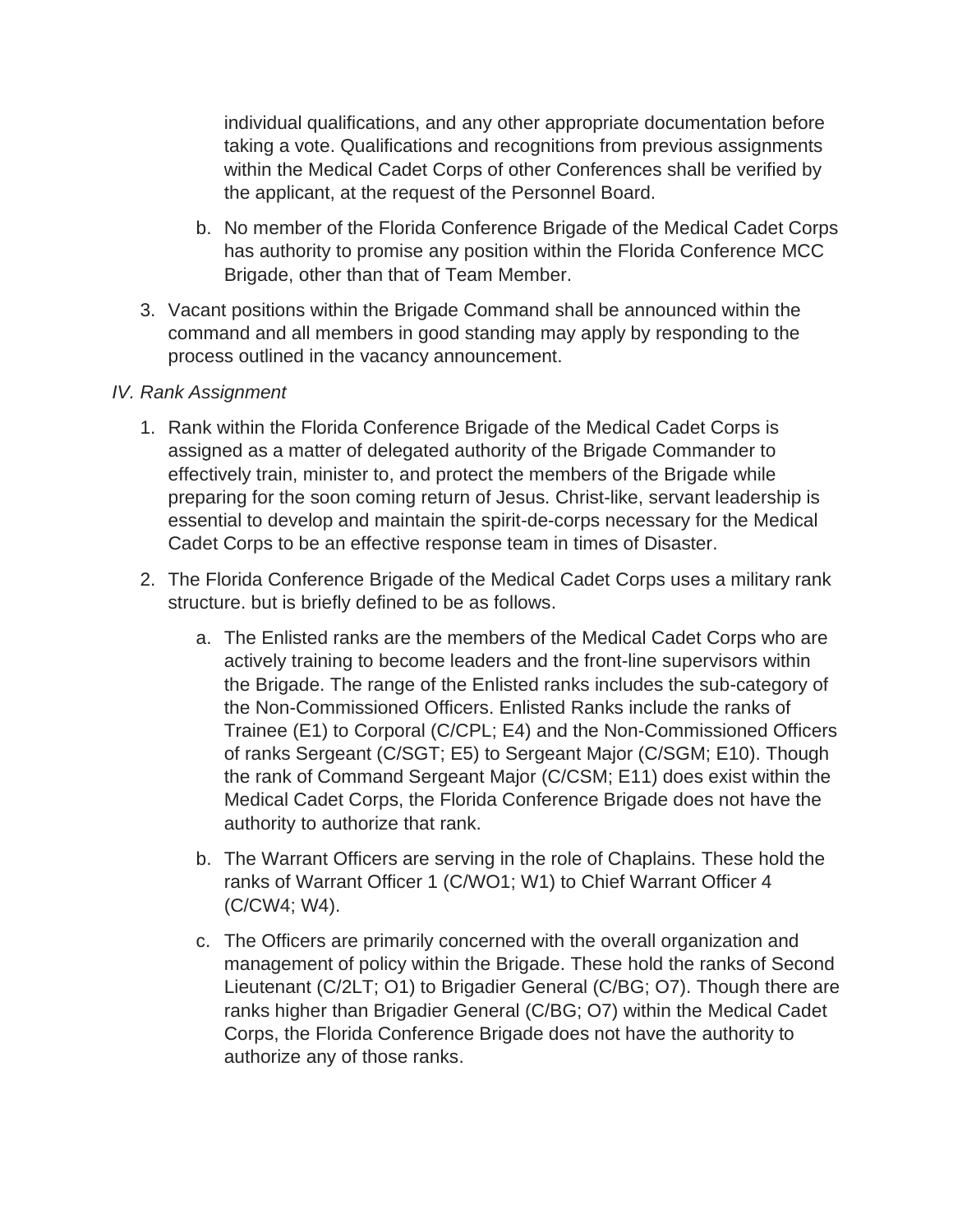- d. The imagery associated with each rank can be found in the *Field Deployment and Uniform Manual* can be found on the website. Additionally, the requirements for each rank can be found in the *Rank Curriculum* documentation for Enlisted, Warrant Officers, and Commissioned Officers on the website.
- 3. Authority to assign rank within the Florida Conference Brigade is solely at the discretion of the Personnel Board's recommendation or through an appeal made to the Brigade Commander. The Brigade Commander's decision is final.
	- a. No member of the Florida Conference Brigade of the Medical Cadet Corps has authority to promise any rank within the Florida Conference MCC Brigade Command, other than that of Trainee (E1).
	- b. The Personnel Board will review the personnel action package which consists of the individual's resume and/or MCC Membership Application Package, recommendation letters from the MCC Chain of Command, individual qualifications, and any other appropriate documentation before making a recommendation to the Commander. Qualifications and recognitions from previous assignments within the Medical Cadet Corps of other Conferences shall be verified by the applicant, at the request of the Personnel board.
	- c. The Personnel board will follow the guidance as outlined in Appendix 4 for crediting experiences to rank assignments and the Florida Conference Brigade's *Rank Curriculum* for Enlisted, Warrant Officer, and Officer ranks.
- 4. Personnel may hold a temporary rank of "one up or one down" of the rank associated to the position to which they have been assigned. For example, a Captain's slot may be filled by a First Lieutenant (C/1LT; O2), Captain (C/CPT; O3) or Major (C/MAJ; O4).

### *V. Promotion & Performance Review*

- 1. Authority to grant promotions within the Florida Conference Brigade has been delegated by the Commander to the Personnel Board.
	- a. To be considered for promotion, a personnel action package for promotion includes submitting evidence for satisfactorily meeting the *Rank Curriculum* requirements for the rank in question and a recommendation for promotion letter from the member's Chain of Command.
	- b. Promotions are effective as of the date of the order issuance but ceremonially will be recognized at Brigade-wide Semester Training Events.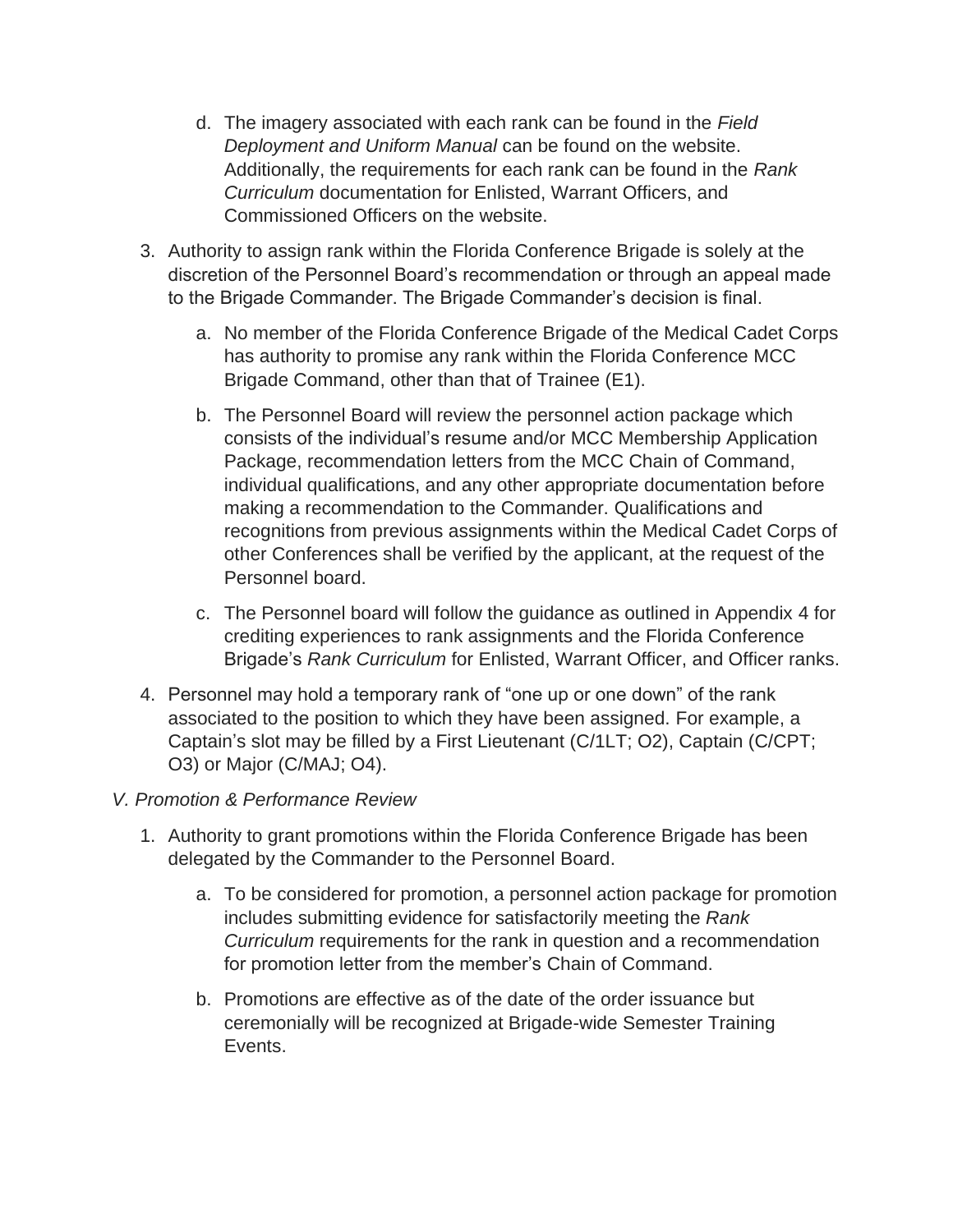- c. No member of the Florida Conference Brigade of the Medical Cadet Corps has authority to promise any promotion within the Florida Conference MCC Brigade Command, other than to that of Trainee (E1).
- 2. Provisional status of rank assignment may be issued to individuals who do not meet the *Rank Curriculum* requirements and would be considered underqualified. However, the issuance of provisional status of rank does not exempt the recipient from the unfinished requirements but are to be working on completing those requirements in preparation for the annual performance review.

### *VI. Annual Performance Review*

- 1. All Florida Conference MCC members are subject to an annual performance review. The *Rank Curriculum* for the member's respective rank in addition to organizational involvement collectively compose the minimum standard.
	- a. If it is discovered during the performance review that the member meets rank requirements for promotion, the Personnel Board may request the member's Chain of Command supervisor for a recommendation letter directly, but the Personnel Board reserves the power to recommend a promotion to the Brigade Commander without a recommendation letter for promotion.
	- b. If it is discovered during the performance review that the member does not satisfactorily pass the performance review, then the member will be subject to the process of Disciplinary Actions.

### *VII. Disciplinary Actions*

- 1. Disciplinary action should always be metered proportionately with the offence and be redemptive in nature. That said, we serve a risen Savior who is a God of Order.
- 2. Disciplinary actions shall span for immediate corrective actions (such as extra duty for disruptive behavior in class), to reduction of rank and privilege (for demonstrated poor judgement in leadership), and to dismissal from the Corps for actions inconsistent with the code of conduct and values of the Seventh-day Adventist Church.
- 3. All disciplinary actions may be reviewed by the next higher Headquarters within the Chain of Command, at the request of the person being disciplined; and appealed to the Brigade Commander for final disposition, should the individual feel the need to do so. The decisions of the Brigade Commander are final.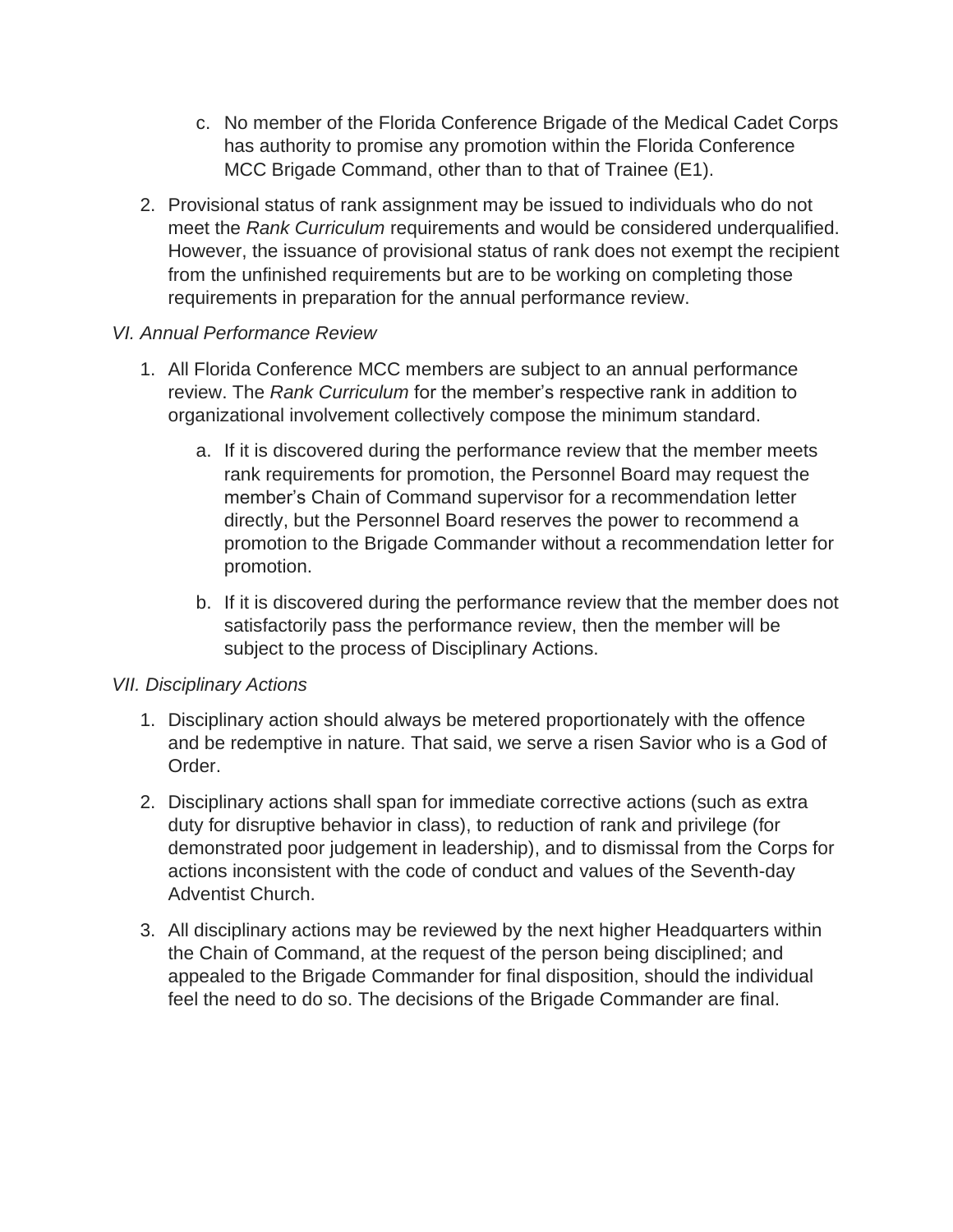# Order Tracking System

The Brigade shall use a serial order tracking system such that orders can be referenced as historical records.

Whenever someone changes roles, transfers locations, or other such matters, these activities must be to be trackable to the individual(s) to which the order applies, the date the order was cut, and the applicable organizational positions that are affected by the order.

Orders will be stored in a long term database so that they may be retrieved and referenced as necessary and cross linked to both the member profiles (via FEMA SID) and the position location (via position numbering system).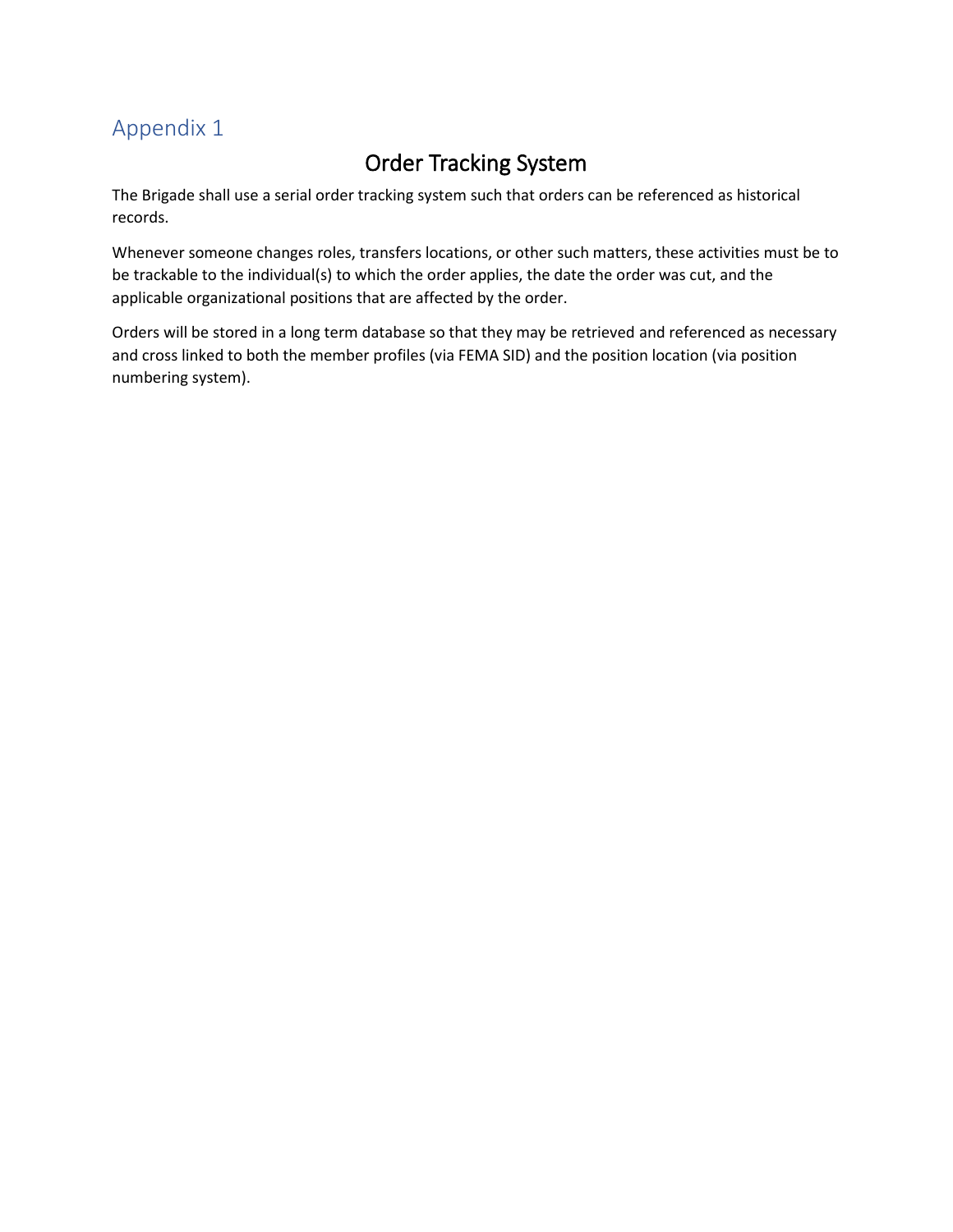# Florida Conference MCC Application Package

The contents of the Florida Conference MCC Application Package are as follows. The application form, the Code of Conduct, and Photo & Video Release form is found at the following website: [https://forms.gle/FiKGCKydtoTkwXvJ9.](https://forms.gle/FiKGCKydtoTkwXvJ9)

If the FEMA SID and/or the ASV at the time when the form was being filled out, then follow up emails will be written to the MCC Applicant to provide information and guides to assist their respective completion.

Once a person has created a profile as part of the MCC within the Florida Conference Brigade, the following details will additionally be tracked along with their profile.

- Date Joined
- Certifications/Trainings Completed
- Rank (Permanent/Temporary)
- Current Position Number
- Order History
- Awards & Decorations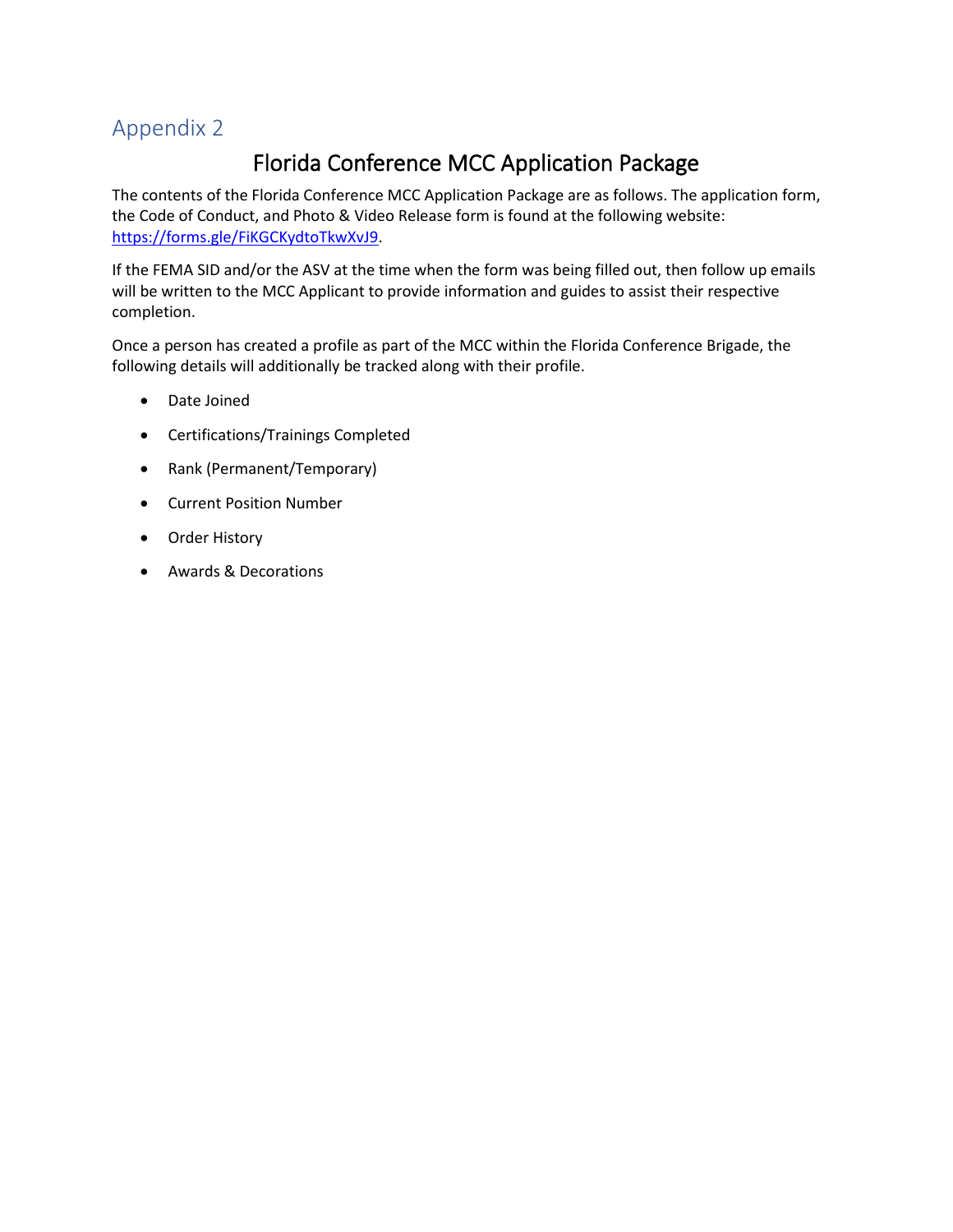### *MCC Membership Application*

#### **Member Profile**

- First Name
- Middle Name
- Last Name
- Preferred Name
- T-shirt Size
- (Y/N) if have FEMA Student ID (SID)
- FEMA SID Number Entry

#### **Member Contact Information**

- Physical Address
- Email
- Cell Phone Number
- Carrier for Cell Phone Number
- Languages (Spoken and/or written)

#### **Medical Capacity**

- Date of Birth
- Gender
- Self-Reported Y/N for Deployable
- Self-Reported Y/N for Lifting Capacity
- Dietary Preference (Choice of Kosher, Pescatarian, Vegetarian (Lacto-Ovo), Lacto-Vegetarian, Ovo-Vegetarian, Vegan, Gluten Free)
- Food Allergies (Request to serve no: Milk, Egg, Peanuts, Tree nuts, Fish, Shellfish, Soy, Wheat, Sesame, Self-Reported Other)
- Other Allergies (Self-Reported)
- Medical Conditions (Self-Reported)

#### **Emergency Contact Information**

- Name
- Relation
- Phone Number
- Phone Carrier
- Email
- Address

#### **Educational & Professional Experience**

- Highest Level of Education Obtained
- Profession
- Question of do they carry a Professional Certification/License (Y/N)
- Specification of Certification/License: Ordained SDA Minister, Physician, Nurse, Physician's Assistant, Paramedic, EMT, Pharmacist, Clinical Psychologist, Dentist, Other
- License Number Entry
- US Military/ROTC Experience

#### **Driving Licensure**

- Class (Letters corresponding to car, forklift, etc.)
- Endorsement (such as able to drive more than 15 passengers)
- License Number
- Date of Expiry

#### **SDA Church**

- (Y/N) Baptized
- (Y/N) Master Guide
- SDA Church Membership Location
- Previous MCC Experience
- Adventist Screening Verification (Y/N)
- Date of Completion
- Conference with ASV completion
- Interested MCC Activities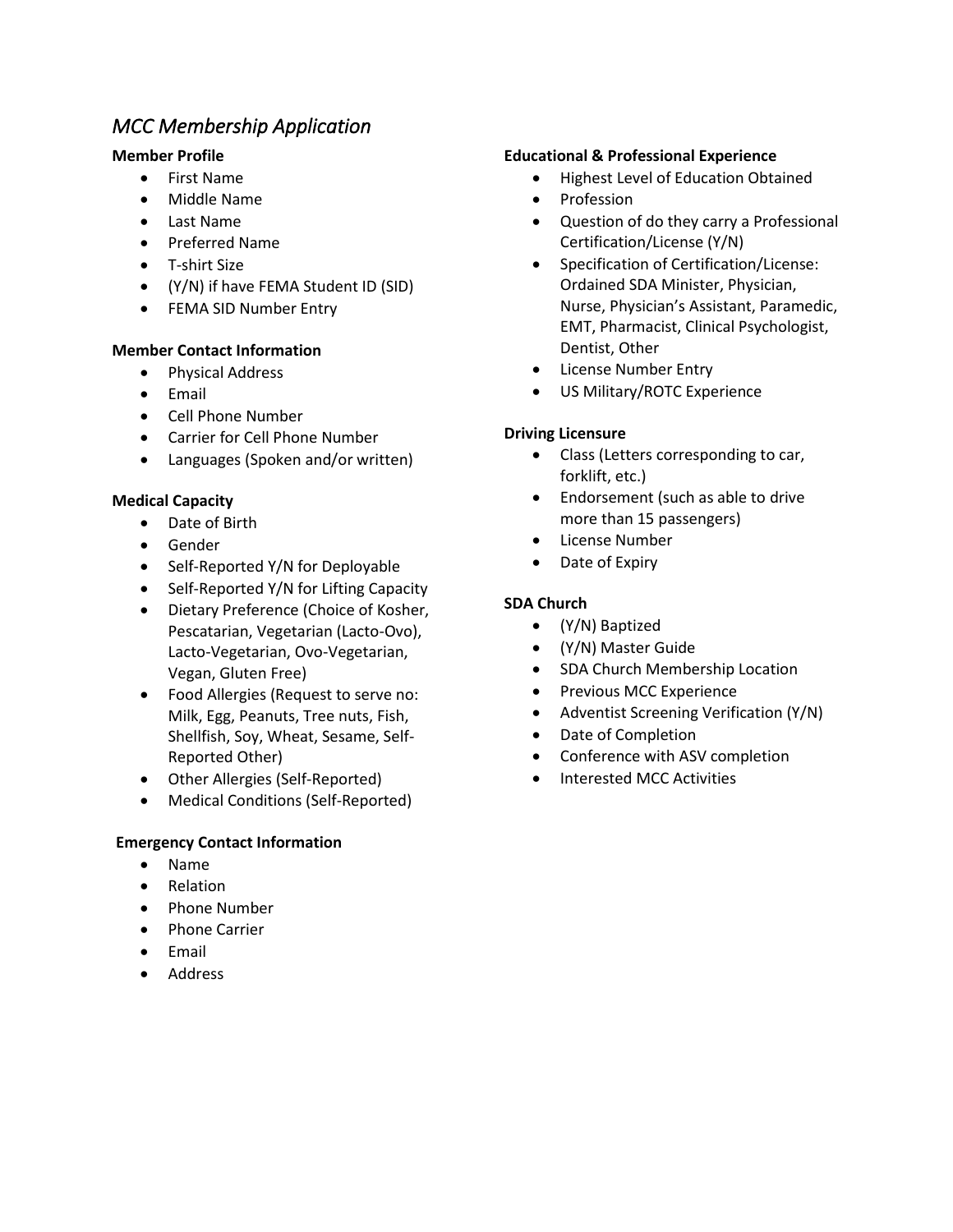## *Code of Conduct*

By signing this form electronically, I being the MCC Registrant acknowledges that the Medical Cadet Corps (MCC) or the Adventist Medical Cadets, to which I belong, are an organization within the Seventhday Adventist Church within the Chaplaincy Ministry Department in the North American Division (NAD). I hereby declare and acknowledge the following:

1. Recognizing that I must possess and maintain a healthy body in sound mind, I will refrain from using all those substances that harm my health such as controlled substances, hallucinogens, cigarettes, and all kinds of drugs.

2. I am committed to be trained in a high-quality program that includes the harmonies development physical, mental and spiritual capacities; therefore I will obey the rules, commands and orders of the officers in my chain of command, providing they are not in conflict with any greater moral standard believed by the doctrines of the Seventh-day Adventist Church.

3. I understand that the resources provided to me, and those of our group are a gift of God, and we are only custodians. I will make cheerful contributions, as I am able and called, and seek to care for those things entrusted to me while awaiting the Savior's return.

4. Because I wear a Uniform, I am a visible representation of the character of the Medical Cadet Corps, and the Master, Jesus Christ. Therefore, I will not go to places or do things that are inappropriate while wearing my uniform and will strive to present myself in a well-groomed appearance, and seek to ensure my uniform is in compliance with the directions and guidance of my command.

5. I understand that as part of the body of Christ, each of us has a contribution to make. Therefore, I will work to be engaged in all of my MCC unit activities, and provide a just reason for my absences.

6. I will not use profane, vulgar, or obscene language at any time.

7. I will assist responsibly and respectfully, to the best of my ability and understanding, in the ministerial and outreach activities by my Medical Cadet Corp staff.

Check boxes for having read and understood terms and authorization for typed initials to stand for signature.

Entry boxes for printed full name of the registrant, initials signifying agreement, and date of signing.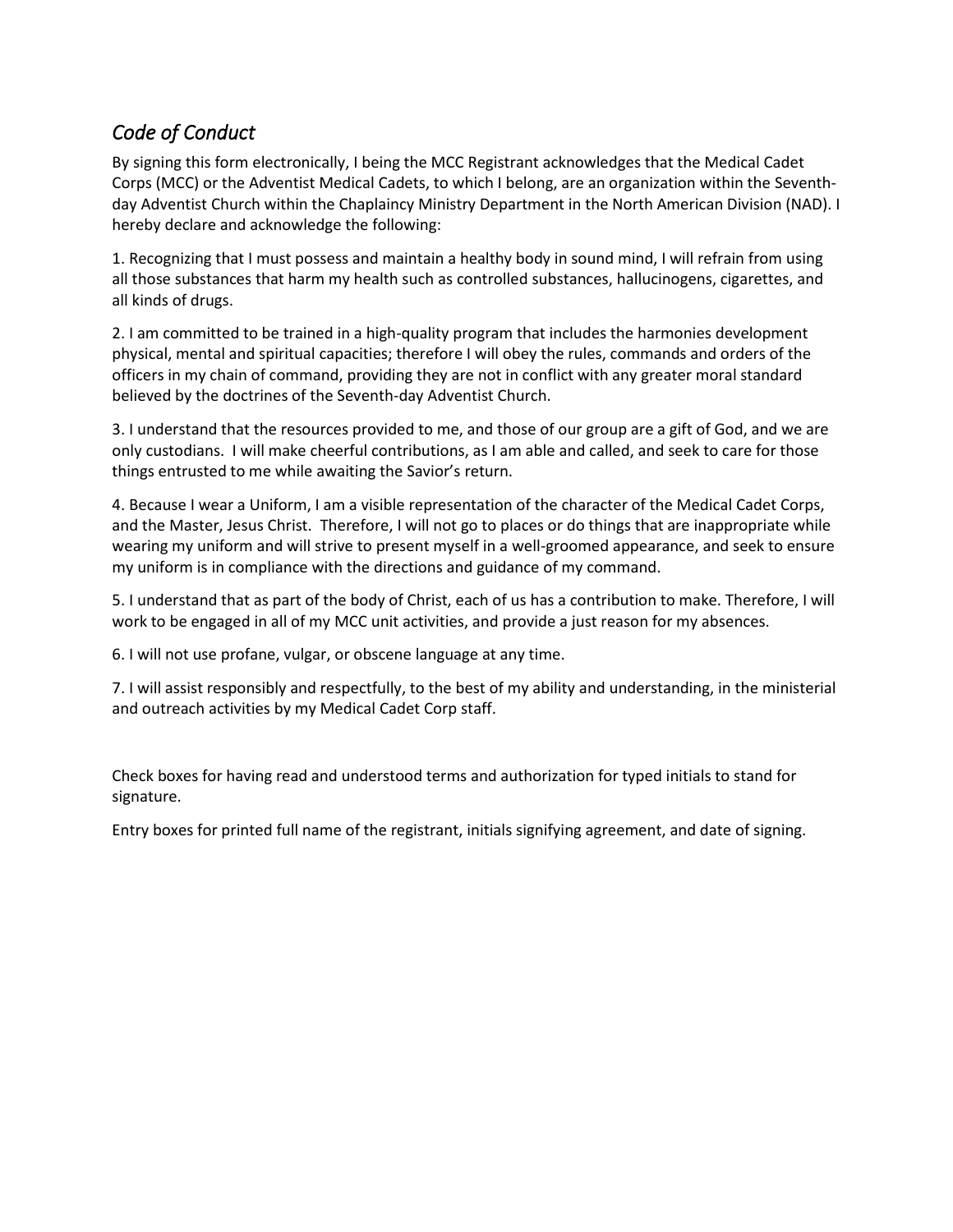### *Photo & Video Release Form*

By electronically signing this form, permission is officially granted to the Florida Conference Medical Cadet Corps (MCC) and its overseeing organizations including the Florida Conference of Seventh-day Adventists and their agents the irrevocable and unrestricted right to reproduce the photographs and/or video images taken of the written MCC Registrant for the purpose of publication, promotion, illustration, advertising, or trade, in any manner or in any medium.

By electronically signing this form, hereby is officially released to the Florida Conference Medical Cadet Corps (MCC) and its overseeing organizations, agents, and legal representatives for all claims and liability relating to said images or videos and shall have the right to assign its rights hereunder, without the MCC Registrant/Guardian's consent, in whole or in part, to any person, firm, or corporation.

Furthermore, by electronically signing this form, all rights to any compensation are waived and the MCC Registrant/Guardian will not bring or will not consent to others bringing claim or action against the Florida Conference MCC and its overseeing organizations and agents on the grounds that anything contained in the Property, or in the advertising and publicity used in connection herewith, is defamatory, reflects adversely on you, violates any other right whatsoever, including, without limitation, rights of privacy and publicity.

Check boxes for having read and understood terms and authorization for typed initials to stand for signature.

Entry boxes for printed full name of the registrant, verification of age for the MCC Registrant, initials signifying agreement of the releaser, full name of the releaser, relation of the releaser to MCC Registrant, phone number of the releaser, and date of signing.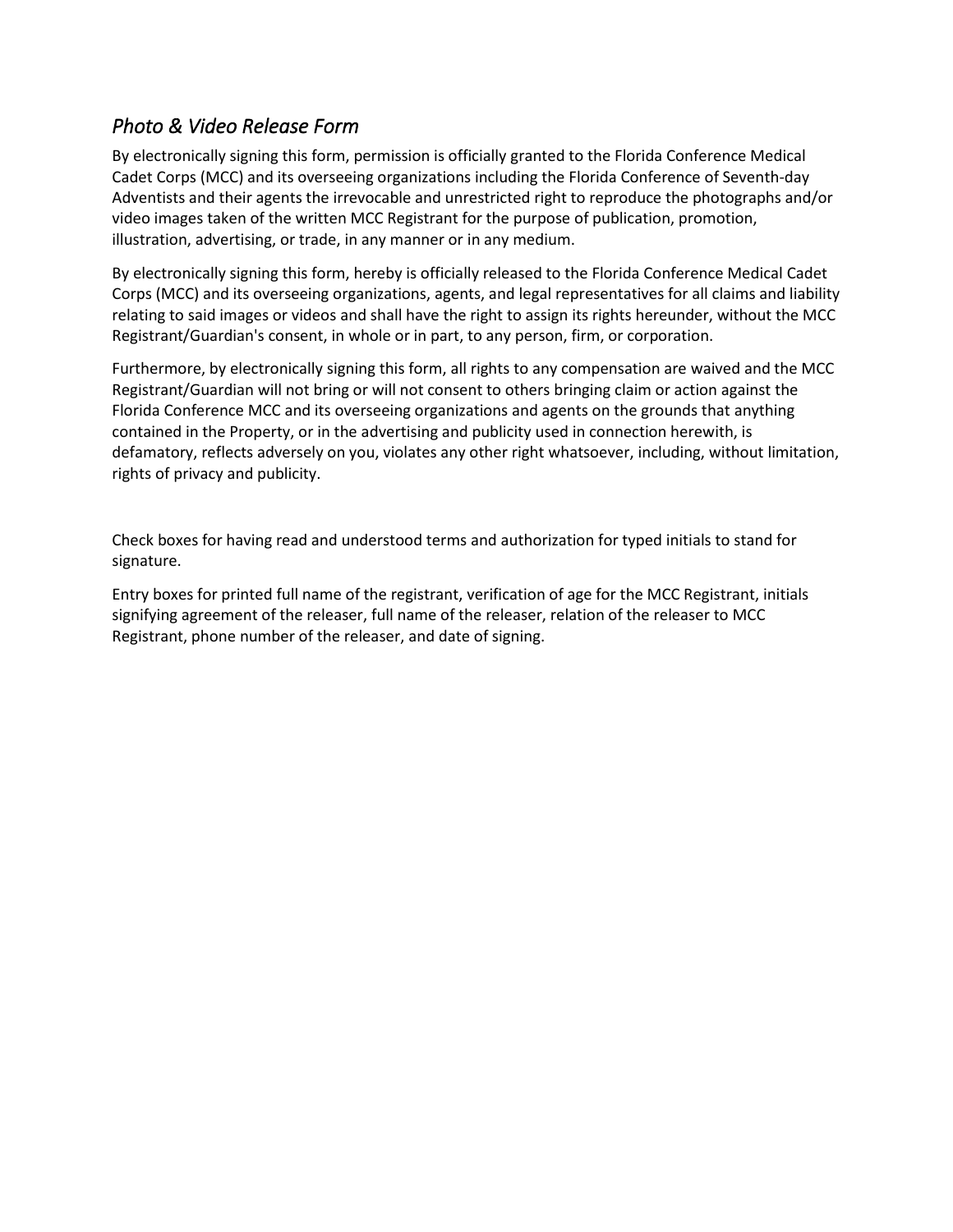The following table includes the list and the corresponding collar pin for the Enlisted Ranks (E1 – E11), Warrant Officer Ranks (W1 – W4), and Officer Ranks (O1 – O7).

| <b>Enlisted Rank</b>               | <b>Collar Pin</b> | <b>Officer Ranks</b>                   | <b>Collar Pin</b> |
|------------------------------------|-------------------|----------------------------------------|-------------------|
| Trainee (E1)                       | None              | Warrant<br>Officer 1 (W1)              |                   |
| Private (E2)                       |                   | <b>Chief Warrant</b><br>Officer 2 (W2) |                   |
| <b>Private First</b><br>Class (E3) |                   | <b>Chief Warrant</b><br>Officer 3 (W3) | 30                |
| Corporal (E4)                      |                   | <b>Chief Warrant</b><br>Officer 4 (W4) | 昍                 |
| Sergeant (E5)                      |                   | Second<br>Lieutenant (O1)              |                   |
| <b>Staff Sergeant</b><br>(E6)      |                   | <b>First Lieutenant</b><br>(02)        |                   |
| Sergeant First<br>Class (E7)       |                   | Captain (O3)                           |                   |
| Master<br>Sergeant (E8)            |                   | Major (O4)                             |                   |
| <b>First Sergeant</b><br>(E9)      |                   | Lieutenant<br>Colonel (O5)             |                   |
| Sergeant<br>Major (E10)            |                   | <b>Full Colonel</b><br>(06)            |                   |
| Command<br>Sergeant<br>Major (E11) |                   | <b>Brigadier</b><br>General (O7)       |                   |